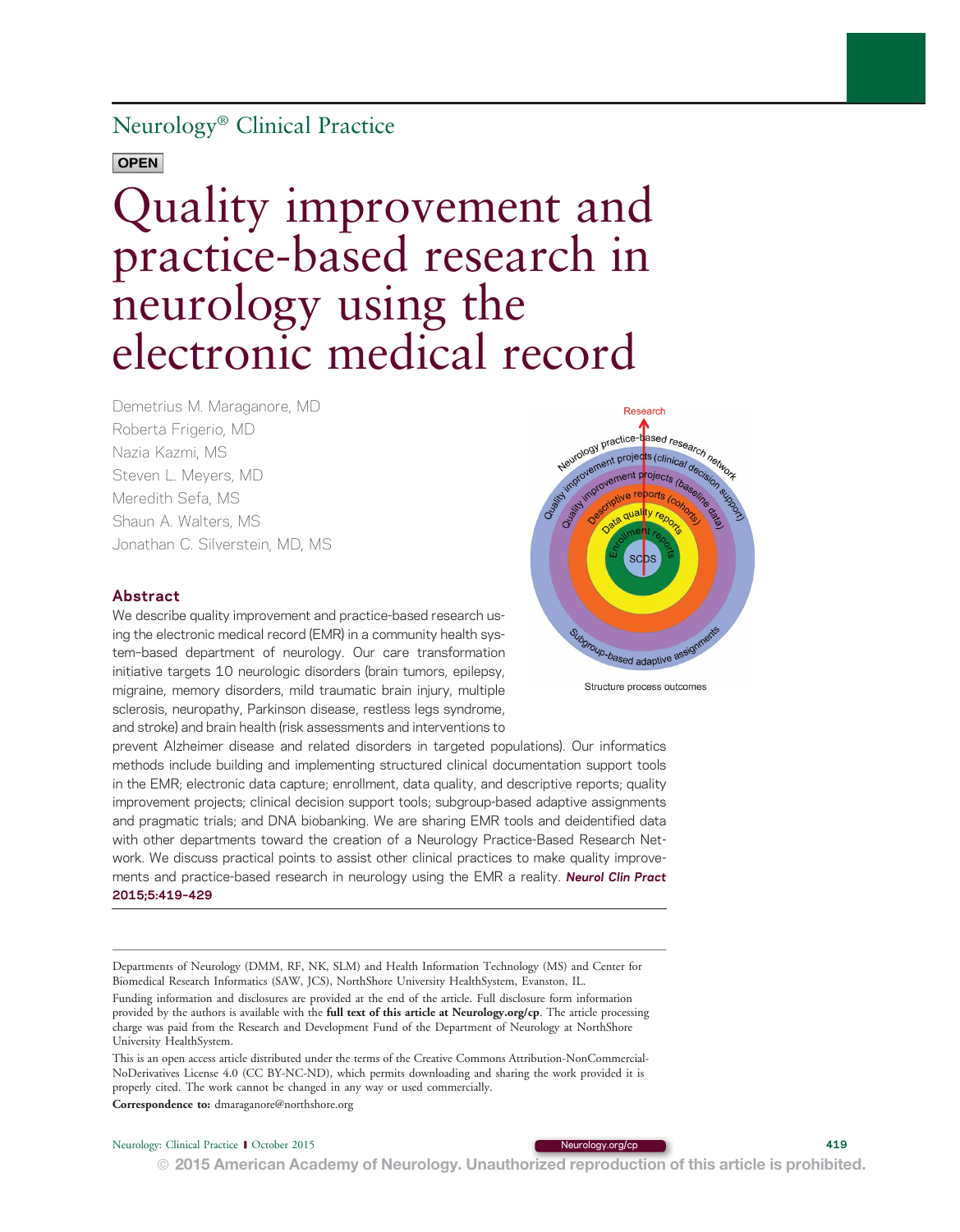The American Academy of Neurology (AAN) has proposed quality measures, but they have not been incorporated into electronic medical records (EMRs) by vendors.1–<sup>5</sup> Quality measures documented as unstructured text are not captured discretely, making it difficult to report performance. Neurology is also hampered by a lack of comparative effectiveness research. There are several approved treatments for common neurologic disorders, but it is unknown which are superior in efficacy and tolerability and for which patient subgroups. Traditional clinical trials enroll selected patients, use surrogate measures, follow patients for short periods, and generalize poorly to clinical practice.<sup>6–9</sup> Data captured in the EMR could be used to identify eligible patients, assign treatments, and measure outcomes at the point of care.<sup>10</sup>

To address these unmet needs, we created a quality improvement and practice-based research initiative in neurology using the EMR. We present a step-by-step description of our quality journey for 10 neurologic disorders (brain tumors, epilepsy, migraine, memory disorders, mild traumatic brain injury [mTBI], multiple sclerosis [MS], neuropathy, Parkinson disease [PD], restless legs syndrome, and stroke) and for brain health (risk assessments and interventions to prevent Alzheimer disease [AD] in targeted populations).

#### Overview: A quality journey

The Department of Neurology at NorthShore University HealthSystem (NorthShore) includes 40 neurologists practicing at 4 hospitals and 8 outpatient sites in the north suburbs of Chicago, IL. The neurologists include generalists and subspecialists in epilepsy, neurodegenerative disorders, MS, neuromuscular disorders, neuro-oncology, sleep disorders, and stroke. Figure 1 illustrates our stepwise process of quality improvement and practice-based research using the EMR. Figure 2 illustrates our progress for 11 projects (10 neurologic disorders plus brain health) as of April 1, 2015.

#### Step 1: Structured clinical documentation support

We optimized our EMR (Epic Systems Corporation) by building structured clinical documentation support (SCDS) toolkits that standardize office visits, write progress notes, and capture data. The process of creating the 11 SCDS toolkits (1 per project) is as follows.

**Content building** We conducted meetings with the neurologists in each program every 2 weeks to select a disorder that is prevalent, variable, and unpredictable and to standardize the content of progress notes (to define the disorder, specify its outcomes using validated measures, and document associated factors). We consulted the medical literature, AAN guidelines, $^{11}$ National Institute of Neurological Diseases and Stroke Common Data Elements,<sup>12</sup> and subspecialty guidelines.<sup>13</sup> We envisioned standard workflows (the order and assignment of tasks to a care team that included a medical assistant, sometimes a nurse, and a neurologist) and progress notes (the order and layout in which the content would write). We limited the medical assistant and/or nurse assessments to 15 minutes each and the neurologist assessment to 60 minutes. Content building required 3 months per project.

**EMR building** We then conducted meetings with programmers from NorthShore's EMR Optimization team every 2 weeks. They built SCDS toolkits that included navigators (a sidebar list of activities assigned to a workflow, with links to electronic forms), electronic forms (modules that included discrete data fields with mouse-click selection of variables represented by radio buttons, tabs, or drop-down menus and additional branching logic, autoscoring, and auto-interpretation features), and summary flow sheets (of prior test results or office visit information). We included optional free text fields (for typing additional comments or narrative history or the impression and plan). The toolkits were designed to support initial and long follow-up visits (conducted annually per our Best Practices, except for malignant brain tumors [every 6 months] and mTBI [at 2 weeks and 3 months]). The toolkits were also designed for optional use at interval visits (e.g., for medication adjustments or review of test results).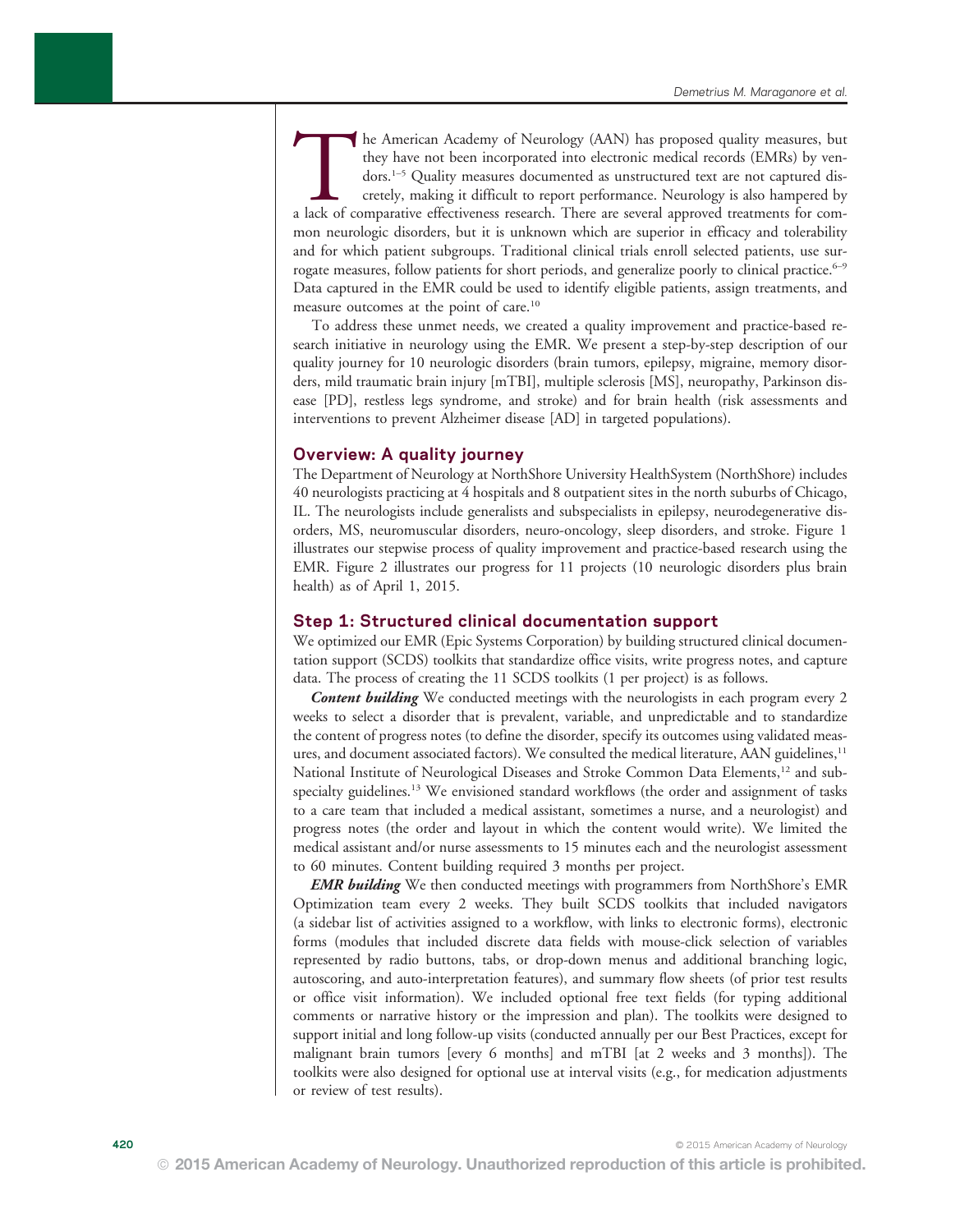# Data captured in the EMR could be used to identify eligible patients, assign treatments, and measure outcomes at the point of care.

The SCDS toolkits were designed to support clinical practice and research. For example, an electronic pop-up box was built to prompt neurologists to enroll eligible patients in a DNA biobanking initiative. When the neurologist selected enrollment within the pop-up box, an electronic notice was sent to the research team to prompt consenting and blood drawing at the point of care or to document nonparticipation (and why). EMR building required 3 months per project.

**Implementation** The neurologists tested the SCDS toolkits in the EMR's development environment. Revisions were made and the toolkits were moved to the EMR's production environment. The project team continued to meet every 2 weeks to make revisions based on patient encounters. Implementation required 3 months per project.

In total, SCDS toolkit development required 9 months per project, and we worked on 3 toolkits a year (one undergoing content building, another EMR building, and another implementation at any time). Our toolkits focused on outpatient visits using the EMR's ambulatory environment (except for brain tumors, which used the EMR's hospital outpatient visit environment). As of April 1, 2015, 8 SCDS toolkits have been used several thousand times at routine office visits. Appendix e-1 at [Neurology.org/cp](http://cp.neurology.org/lookup/doi/10.1212/CPJ.0000000000000176) provides screenshots of our toolkit for PD.



Structure process outcomes

Quality improvement and practice-based research in neurology using the electronic medical record (EMR) consists of a stepwise progression from the development and implementation of structured clinical documentation support (SCDS) toolkits (including note writing and electronic data capture); to enrollment reports; to data quality reports (and data cleaning); to descriptive reports of cohort characteristics; to quality improvement projects (including the creation of benchmark data and quality improvement dashboards); to the use of clinical decision support tools (to hardwire patient safety and improved outcomes); to the use of subgroup-based adaptive assignments (in support of pragmatic clinical trials and personalized medicine); to other research (e.g., biobanking of DNA and the association of genotypes with longitudinal outcomes). The EMR provides a framework for measuring and impacting the 3 dimensions of quality improvement: structure, process, and outcomes.

#### **Supplemental Data**

[Neurology.org/cp](http://cp.neurology.org/lookup/doi/10.1212/CPJ.0000000000000176)

#### Neurology: Clinical Practice || October 2015 [Neurology.org/cp](http://Neurology.org/cp) Neurology.org/cp 421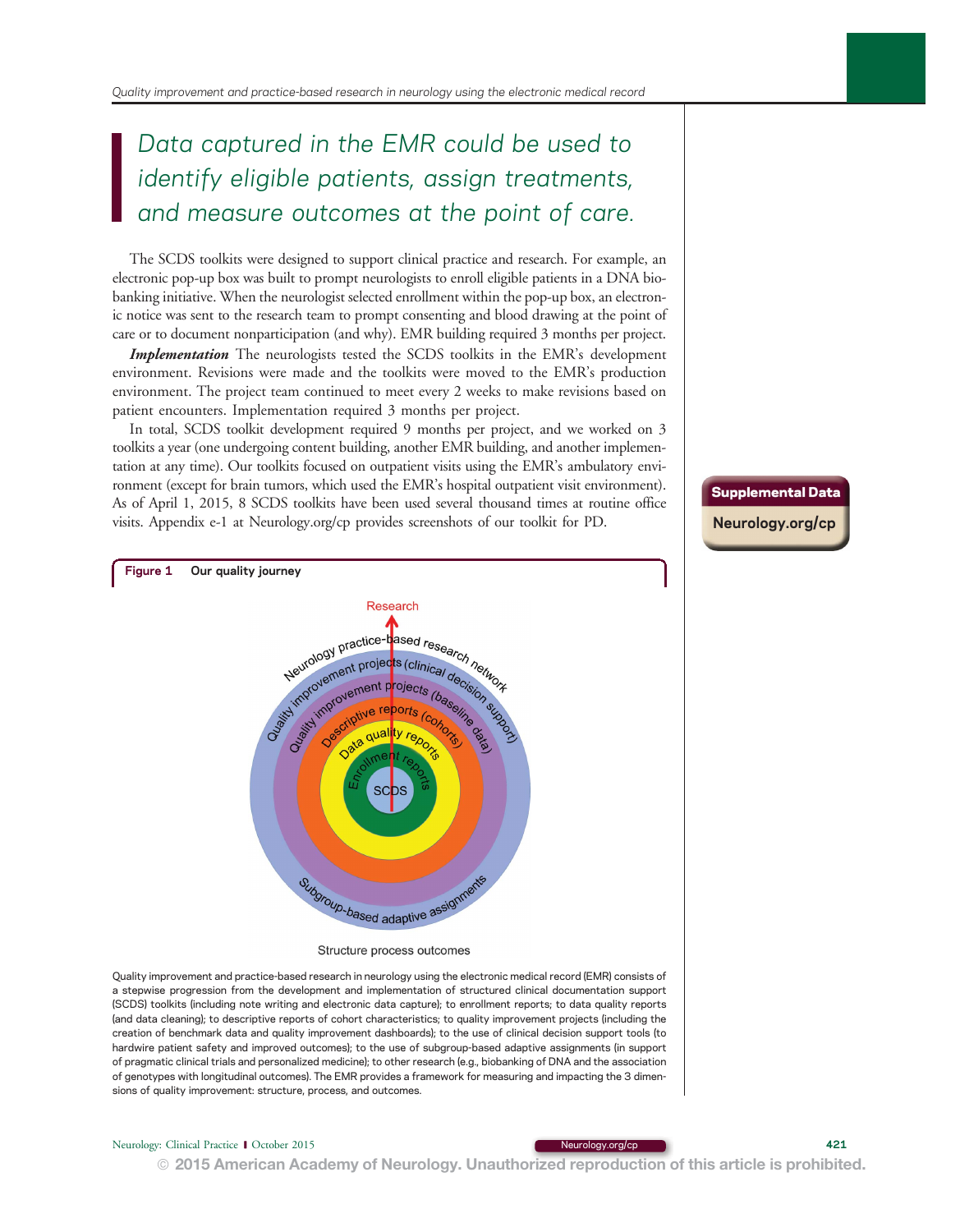

The x-axis lists each of the quality improvement and practice-based research projects in order of implementation at the NorthShore site. The y-axis indicates the quality improvement and practice-based research stages. The bars indicate the stage of completion as of April 1, 2015, for each disorder.  $CDS =$  clinical decision support; NPBRN = neurology practice-based research network; QI = quality improvement; SCDS = structured clinical documentation support;  $SUBA = subgroup-based adaptive assignments.$ 

#### Step 2: Enrollment reports

After each SCDS toolkit implementation, neurologists met every 2 weeks with programmers specialized in extracting, transforming, and loading data from the EMR's relational data repository to project-specific data marts in NorthShore's Enterprise Data Warehouse (EDW). The data marts provide an interface for analytic tools. Up to 1,000 fields of data were captured per office visit. Neurologists provided input as to which tasks were required at initial and long follow-up visits and data were binned accordingly.

Within 1 month of project implementation, the EDW programmers created reports to track research enrollment in our DNA biobanking initiative. The enrollment reports are generated monthly. Tables indicate the number of participants by ethnicity and race or by month and year; the number of initial or follow-up visits per year; a listing of enrollees (including dates of consent and initial and follow-up visits, and annotations regarding death, withdrawal from the study, invalid consent, screen failure, or pending blood draw); and a summary of longitudinal follow-up (including numbers of patients actively followed, past due, pending due, or not due; and follow-up rates). Once enrollment reports were produced, project team meetings transitioned to monthly intervals.

#### Step 3: Data quality reports

After project-specific data marts were created and enrollment reports were available, the EDW programmers created data quality reports (as early as 3 months after an SCDS toolkit was implemented). These reports indicated which of the required data were missing for each office visit. Data quality reports are distributed to the care team monthly. Data not cleaned within 3 months were archived as permanently missing, and those data were not listed on subsequent reports. The care team learned where they were error prone from the data quality reports, and they remediated their use of the toolkits. When systematic errors occurred for many providers, the teams had the opportunity to improve their use of the toolkits or to request optimizations or a change in data requirements. The monthly reports produced only a few or no data checks per provider once projects were established.

#### Step 4: Descriptive reports (cohorts)

Once we enrolled 100 patients into a project and cleaned the data, a statistician created a descriptive report of the cohort. These reports include frequencies, medians, and ranges and bar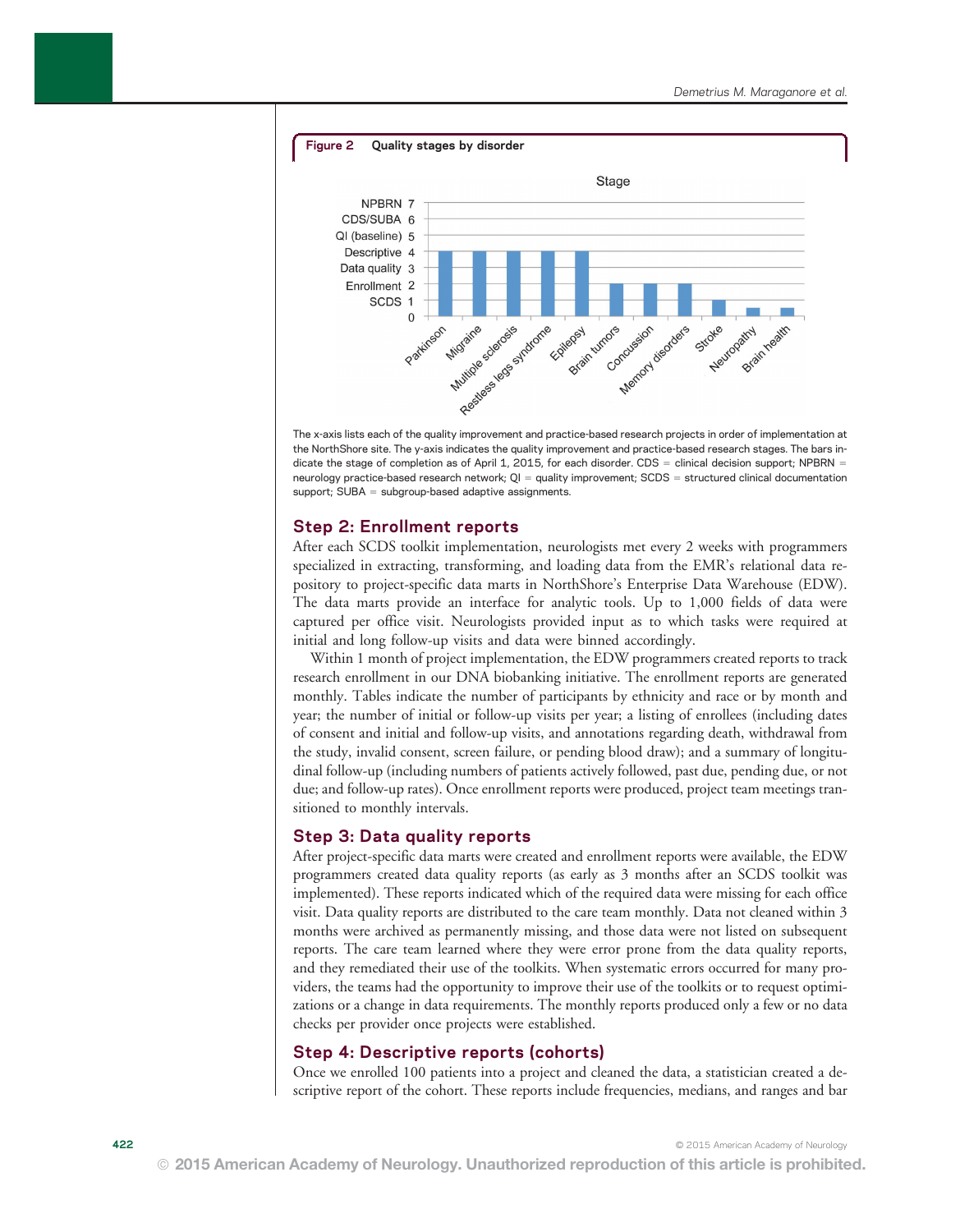# We empowered our neurologists to design the toolkits, reports, quality improvement projects, and best practice advisories to mitigate "physician burnout."

and box plots for multiple fields of data and score tests (in the sample overall and in strata). These reports are generated quarterly, and by reviewing descriptive data at the cohort level, neurologists identify opportunities for quality improvement. Appendix e-2 provides a sample descriptive cohort report for migraine.

#### Step 5: Quality improvement projects and dashboards

Each neurology team envisioned 3 quality improvement projects using the SCDS toolkits, data, and reports. They developed projects using experience, medical literature searches, and additional Web site resources.<sup>11</sup> Some quality improvement projects and measures were crosscutting but others were disorder-specific. Table 1 provides a list of quality improvement projects, disorders, and measures. We are analyzing baseline data for the first 100 patients enrolled per disorder and for the first year of follow-up to define quality benchmarks. The neurologists will review quality improvement "dashboards" quarterly.

#### Next steps

**Clinical decision support** We expect to improve quality by standardizing office visits using SCDS toolkits and by regularly reviewing enrollment, data quality, descriptive cohort, and quality improvement dashboard reports. As an added safeguard we are creating electronic pop-up boxes (best practice advisories [BPAs]) that fire at the point of care whenever a quality improvement opportunity is identified, based on data captured by the EMR.

For example, if a patient has PD and the neurologist documents recent falls or a positive pull test and the patient has not seen physical therapy in the past year, upon accepting the note, a BPA will fire and present the mouse-click options "order physical therapy" (which will place the order) or "defer physical therapy" (which will cascade and prompt selection of a reason for deferral). After implementing the BPA, we will track improvements in referral and fall rates vs benchmark data. We empowered our neurologists to design the toolkits, reports, quality improvement projects, and BPAs to mitigate "physician burnout."14,15

**Subgroup-based adaptive assignments** Neurologists will conduct pragmatic trials using the EMR for 10 common neurologic disorders. Table 2 lists the disorders, compared treatments, and outcomes. Our captured data will trigger BPAs prompting reassignment when a "to be compared" treatment is prescribed. For example, a neurologist might prescribe pramipexole to a patient with PD but be prompted to consider ropinirole or rotigotine instead. We will integrate with the EMR subgroup-based adaptive design (SUBA) software that uses data captured from the patients previously enrolled in a given trial to identify subgroup effects and to assign patients newly enrolled in the trial to treatments that are expected to be more effective in real time.16 The statistical features of SUBA include the continuous learning of patient subgroups based on a random partition model and the adaptive allocation of patients to the best treatment based on posterior predictive probabilities.17–<sup>24</sup> SUBA has desirable performance in computer-simulated trials with a sample size of 300.

Neurology practice-based research network We created a neurology practice-based research network (NPBRN) using the EMR. We are sharing SCDS toolkits and data for quality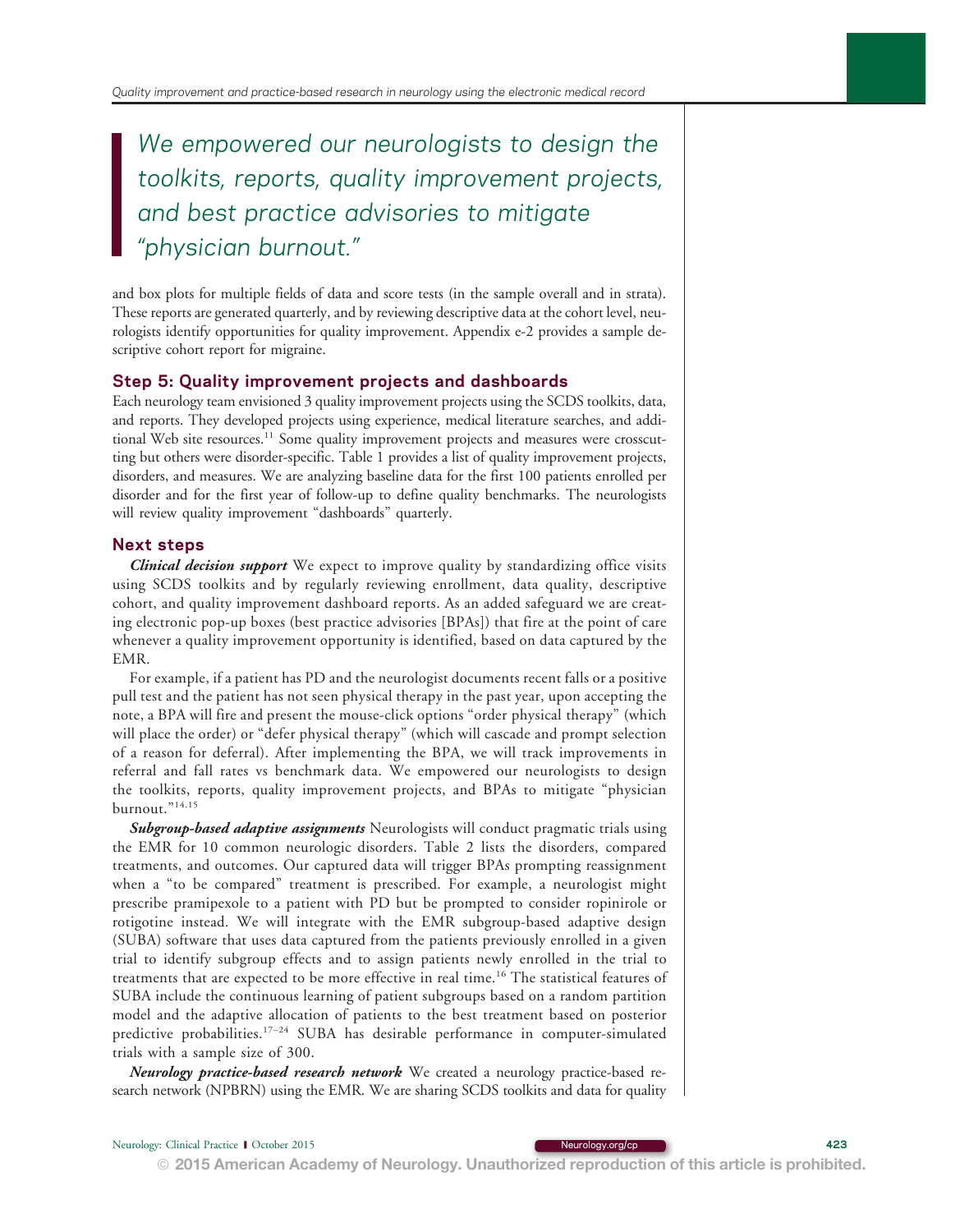| <b>Quality initiatives</b>                        | <b>Disorders</b>                                                        | <b>Quality measurements</b>                                                                                                                                                      |
|---------------------------------------------------|-------------------------------------------------------------------------|----------------------------------------------------------------------------------------------------------------------------------------------------------------------------------|
| Detect and manage<br>psychosocial stress          | Brain tumors, epilepsy                                                  | If NCCN or QOLIE-10 score positive, frequency of<br>social worker referral order                                                                                                 |
| <b>Detect and manage</b><br>depression or anxiety | Brain tumors, epilepsy, migraine, MCI, mTBI,<br>MS, neuropathy, PD, RLS | If CES-D, GAD-7, GDS, or NDDI-E score positive,<br>frequency of antidepressant or anxiolytic<br>medication order and/or psychiatry referral order                                |
| impairment                                        | Detect and manage cognitive Brain tumors, epilepsy, MCI, MS, PD, stroke | If MoCA test score positive, frequency of<br>neuropsychological testing order or documentation<br>of advance care planning                                                       |
| Prevent fall-related injury                       |                                                                         | Brain tumors, MCI, MS, neuropathy, PD, stroke If falls in the past year or Hoehn and Yahr stage 3+<br>(PD), frequency of physical therapy order                                  |
| Detect and manage<br>osteoporosis                 | Brain tumors, epilepsy                                                  | If on enzyme-inducing anticonvulsant, frequency of<br>bone density test order                                                                                                    |
| <b>Prevent teratogenesis</b>                      | Brain tumors, epilepsy                                                  | If woman of childbearing age on anticonvulsant,<br>frequency of folate medication order                                                                                          |
| Detect and manage sleep<br>disorder               | Epilepsy, migraine, mTBI, PD, RLS                                       | If ESS or ISI screen positive, frequency of sleep<br>study order                                                                                                                 |
| <b>Detect temporal arteritis</b>                  | Migraine                                                                | If age $>55$ y and headache less than 1 y, frequency<br>of ESR and/or CRP order                                                                                                  |
| Protect vulnerable adults                         | <b>MCI</b>                                                              | If FAQ reveals difficulty with financial management,<br>frequency of social worker order                                                                                         |
| <b>Prevent motor vehicle</b><br>accidents         | MCI, neuropathy, PD                                                     | If driving safety screen positive, frequency of<br>driving evaluation order                                                                                                      |
| <b>Prevent complications of</b><br>immunotherapy  | MS, neuropathy                                                          | If steroids or disease-modifying therapies are<br>prescribed, frequency of orders (CBC, CMP, TSH,<br>pregnancy test, VZV antibody, JCV index,<br>urinalysis, EKG, ophthalmology) |
| <b>Detect Wilson disease</b>                      | <b>PD</b>                                                               | If symptom onset <age 55="" frequency="" of<br="" y,="">ceruloplasmin order</age>                                                                                                |
| Detect and manage<br>compulsive disorder          | PD, RLS                                                                 | If compulsive disorder screens positive, frequency<br>of discontinuation of dopamine agonist orders                                                                              |
| <b>Detect iron deficiency</b>                     | <b>RLS</b>                                                              | If no ferritin or anemia testing in past year,<br>frequency of iron, total iron binding capacity,<br>ferritin, CBC order                                                         |

#### Table 1 Examples of quality improvement projects using the electronic medical record

Abbreviations: CBC = complete blood count; CES-D = Center for Epidemiologic Studies Depression<sup>e1</sup>; CMP = comprehensive metabolic panel; CRP = C-reactive protein; ESR = erythrocyte sedimentation rate; ESS = Epworth Sleepiness Scale<sup>e2</sup>; FAQ = Functional Activities Questionnaire<sup>83</sup>; GAD-7 = Generalized Anxiety Disorder 7-item<sup>e4</sup>; GDS = Geriatric Depression Scale<sup>65</sup>; ISI = Insomnia Severity Index<sup>e6</sup>; JCV = John Cunningham virus; MCI = mild cognitive impairment; MoCA = Montreal Cognitive Assessment<sup>e7</sup>; MS = multiple sclerosis; mTBI = mild traumatic brain injury; NCCN = National Comprehensive Cancer Network Distress Thermometer<sup>e8</sup>; NDDI-E = Neurological Disorders Depression Inventory for Epilepsy<sup>e9</sup>; PD = Parkinson disease; QOLIE-10 = Quality of Life in Epilepsy-10<sup>e10</sup>; RLS = restless legs syndrome; TSH = thyroid-stimulating hormone; VZV = varicella-zoster virus. See appendix e-3 for e-references.

> improvement and practice-based research. We obtained a list of Epic clients and invited neurology practices to join the NPBRN. The AAN is providing guidance regarding integration of quality measures into the EMR and assisting with recruitment of sites and dissemination of findings. Details are as follows (see also appendix e-4).

> A. Sharing of SCDS toolkits. NorthShore is sharing its toolkits for 10 neurologic disorders with the other neurologists under a free license sharing agreement. Sharing of tools will be achieved via the EMR's application exchange. This will substantially reduce the work of installing toolkits from one health system to another.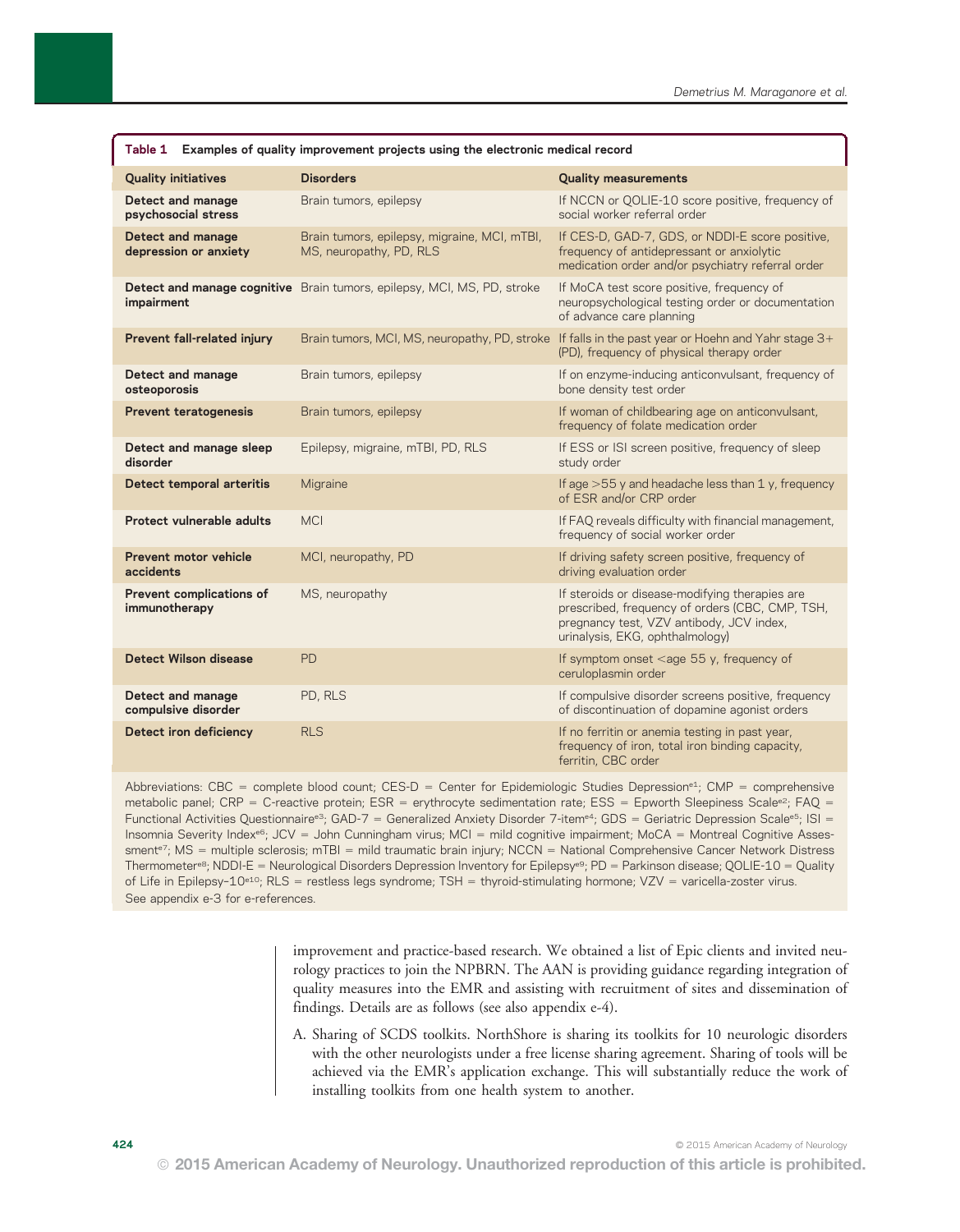| Table 2<br>Examples of pragmatic trials using the electronic medical record |                                                                            |                                                                                                                                                                                                                                |  |  |
|-----------------------------------------------------------------------------|----------------------------------------------------------------------------|--------------------------------------------------------------------------------------------------------------------------------------------------------------------------------------------------------------------------------|--|--|
| <b>Disorder</b>                                                             | <b>Compared treatments</b>                                                 | <b>Outcome measures</b>                                                                                                                                                                                                        |  |  |
| <b>Brain tumors</b><br>(seizures)                                           | Lamotrigine, levetiracetam, valproic acid                                  | Survival (free of discontinuation, adjunctive therapy,<br>seizures, hospice, death); 50% reduction of seizure<br>frequency; $\Delta$ CES-D, GAD-7, KPS, MDASI, MoCA, NCCN                                                      |  |  |
| <b>Epilepsy (other</b><br>seizures)                                         | Lamotrigine, levetiracetam, valproic acid                                  | Survival (free of discontinuation, adjunctive therapy,<br>seizures, death); 50% reduction of seizure frequency;<br>Δ ESS, GAD-7, MoCA, NDDI-E, QOLIE-10                                                                        |  |  |
| <b>MCI</b>                                                                  | Donepezil (hs), rivastigmine patch, Namenda XR                             | Survival (free of discontinuation, adjunctive therapy,<br>dementia); $\Delta$ FAQ, GDS, MoCA                                                                                                                                   |  |  |
| <b>Migraine</b><br>(prophylaxis)                                            | Amitriptyline (hs), propranolol LA, topiramate (bid)                       | Survival (free of discontinuation, adjunctive therapy,<br>medication overuse, chronic transformation); 50% reduction<br>of migraine frequency; $\Delta$ CES-D, GAD-7, ISI, MIDAS, MSQ                                          |  |  |
| Migraine (abortive)                                                         | Sumatriptan 100 mg (po), rizatriptan 10 mg (po),<br>zolmitriptan 5 mg (po) | Survival (free of discontinuation, adjunctive therapy,<br>medication overuse, chronic transformation); 2 hours<br>pain relief; 2 hours and 24 hours pain free; $\triangle$ CES-D,<br>GAD-7, ISI, MIDAS, MSQ                    |  |  |
| <b>mTBI</b>                                                                 | Omega-3 fatty acids, education only                                        | Survival (free of discontinuation, adjunctive therapy);<br>RPCQ/Symptom Inventory (2 wk, 3 mo); $\triangle$ CES-D, GAD-<br>7, ISI (3 mo)                                                                                       |  |  |
| <b>MS</b>                                                                   | Acthar (SQ), methylprednisolone (IV), crossover<br>(relapses)              | Survival (free of discontinuation, adjunctive therapy,<br>relapse, disease progression); ∆ 9-hole peg, 25-ft walk,<br>CES-D, EDSS, FSS, GAD-7, MoCA                                                                            |  |  |
| <b>Neuropathy (painful)</b>                                                 | Duloxetine (am), pregabalin (bid), amitryptiline (hs)                      | Survival (free of discontinuation, adjunctive therapy);<br>∆ CES-D, EQ-5D, Neuropathic Pain Scale                                                                                                                              |  |  |
| <b>PD</b>                                                                   | Pramipexole ER, ropinirole XL, rotigotine patch                            | Survival (free of discontinuation, adjunctive therapy,<br>levodopa, dyskinesias, motor fluctuations, freezing, falls,<br>nursing home, death); $\triangle$ 9-hole peg, ESS, GDS, MoCA,<br><b>UPDRS 1-6</b>                     |  |  |
| <b>RLS</b>                                                                  | Pramipexole (hs), ropinirole (hs), rotigotine patch                        | Survival (free of discontinuation, adjunctive therapy,<br>augmentation, impulse control); $\triangle$ CES-D, ESS, GAD-7,<br><b>IRLSSG, ISI, PSOI</b>                                                                           |  |  |
| <b>Stroke</b>                                                               | Aspirin, clopidogrel, clopidogrel (CYP2C19)                                | Survival (free of discontinuation, adjunctive therapy, TIA,<br>ischemic stroke, intracranial hemorrhage, systemic<br>hemorrhage, myocardial infarction, cancer, nursing<br>home, death); A Barthel index, MoCA, mRankin, NIHSS |  |  |

Abbreviations: CES-D = Center for Epidemiologic Studies Depression; EDSS = Expanded Disability Status Scale<sup>e11</sup>; EQ-5D = EuroQol 5-D<sup>e12</sup>; ESS = Epworth Sleepiness Scale; FAQ = Functional Activities Questionnaire; FSS = Functional Symptom Score<sup>e13</sup>; GAD-7 = Generalized Anxiety Disorder 7-item; GDS = Geriatric Depression Scale; IRLSSG = International Restless Legs Syndrome Study Group Severity Scale<sup>e14</sup>; ISI = Insomnia Severity Index; KPS = Karnofsky Performance Scale; MCI = mild cognitive impairment; MDASI = MD Anderson Symptom Inventory<sup>e15</sup>; MIDAS = Migraine Disability Assessment<sup>e16</sup>; MoCA = Montreal Cognitive Assessment; mRankin = modified Rankin Scale<sup>e17</sup>; MS = multiple sclerosis; MSQ = Migraine-Specific Quality-of-Life Questionnaire<sup>e18</sup>; mTBI = mild traumatic brain injury; NCCN = National Comprehensive Cancer Network Distress Thermometer; NDDI-E = Neurological Disorders Depression Inventory for Epilepsy; NIHSS = NIH Stroke Scale<sup>e19</sup>; PD = Parkinson disease; PSQI = Pittsburgh Sleep Quality Index<sup>e20</sup>; QOLIE-10 = Quality of Life in Epilepsy-10; RLS = restless legs syndrome; RPCQ = Rivermead Post-Concussion Symptoms Questionnaire<sup>e21</sup>; UPDRS = Unified Parkinson's Disease Rating Scale.<sup>e22</sup> See appendix e-3 for e-references.

- B. Sharing of deidentified data. The neurologists will share deidentified data captured by the SCDS toolkits (minus protected health information). The NPBRN will govern the use of the shared data collaboratively. We expect no overlapping patients (1 site per state).
- C. Data management. NorthShore will manage the data in collaboration with other NPBRN sites. Data submitted to the EDW will be the object of constant monitoring. We will provide monthly encounter (akin to enrollment) reports and data quality reports, and quarterly descriptive cohort and quality improvement dashboard reports to participating neurologists.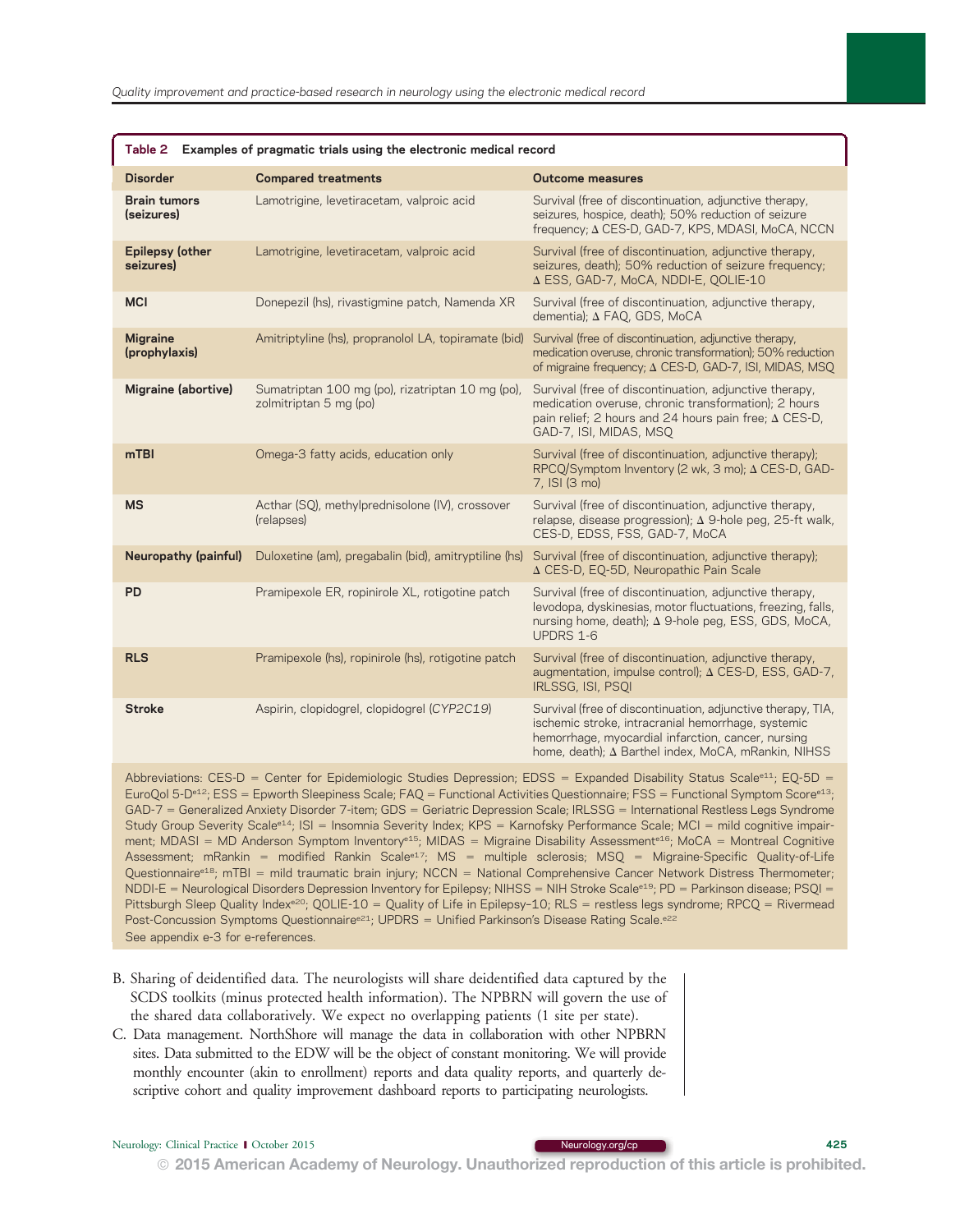D. Analyses of the data. For each quality improvement initiative (table 1), we will describe the baseline demographic and clinical characteristics for the patients by site and combined. Several statistical packages interface with the EDW and will be used for comparisons. Neurologists are expected to assess thousands of unique patients per year at each NPBRN site separately and tens of thousands of new and established patients per year combined. We have registered the NPBRN (8 sites presently).<sup>25</sup>

Biobanking and research informatics initiative A driver of our quality journey at North-Shore has been our department's biobanking and research informatics initiative. Neurologists are enrolling 1,000 patients in each of 11 SCDS cohorts. Following informed consent and with institutional review board approval, enrollees provide a blood sample for DNA and plasma storage and permission to associate information in their blood with information in their medical records. We will use this resource for molecular prognostic studies. Appendix e-5 summarizes biobanking as of April 1, 2015.

#### Practical points

From the point of view of practicing neurologists, our use of the EMR may seem futuristic. Many neurologists do not use an EMR or have limited capabilities for its optimization or data sharing. Nevertheless, we conclude by addressing many practical points to assist other clinical practices in making quality improvements and practice-based research using the EMR a reality.

How to promote buy-in Physicians and staff may resist the implementation of SCDS toolkits and related clinical workflows. To build buy-in we regularly communicated benefits of SCDS, including (1) care navigation, (2) note writing, (3) timely communications, (4) value-based payment, (5) patient safety, (6) quality improvement, (7) comparative effectiveness, (8) personalized medicine, (9) scholarly activities, and (10) innovation. We engaged the neurologists in the design, building, and implementation of toolkits and the related reports and quality improvement initiatives and met regularly to improve tools and processes. We incorporated bonuses for group performance in quality goals into our compensation model. In other practices the data captured might also be used to meet federal quality reporting mandates such as the Physician Quality Reporting System.<sup>26,27</sup>

Our objective was to stay "time neutral." We encouraged neurologists to pilot test the SCDS toolkits in the EMR development environment and we placed frequent requests for optimizations post implementation. Our new office visits and long follow-up visits are 60 minutes each (neurologist component) and we support our neurologists with medical assistants or sometimes nurses, but the time and resources allocated can easily be reduced because of the modular build of our toolkits. Other neurology practices may choose to designate some toolkits (navigators) or modules (electronic forms) as required and others as optional or to implement neurology office visit workflows including students, residents, fellows, physician assistants, or advanced practice nurses (in addition to or instead of medical assistants and nurses).

We also anticipate challenges to the conduct of practice-based research, such as pragmatic trials, using the EMR.28 Neurologists or patients may find it cumbersome to engage in research at the point of care. Ethicists determined that pragmatic trials comparing standard therapies via the EMR with no additional burden or risk to patients might be exempted from informed consent.<sup>29</sup> Alternatively, the burden of informed consent can be reduced by using electronic consent forms. Consenting electronically at the point of care is standard practice for risk-bearing clinical procedures at some institutions, and others have reported a favorable experience with electronic consenting for research.<sup>30,31</sup>

How to promote collaboration We are licensing the use of our SCDS toolkits to other neurology practices at no direct cost, provided they are willing to join the NPBRN and share deidentified data. The installation costs for the toolkits will be nominal compared with the installation costs of the EMR (and a fraction of the cost of building toolkits from scratch). Practices that use EMRs are accustomed to some annual cost associated with upgrades. All of the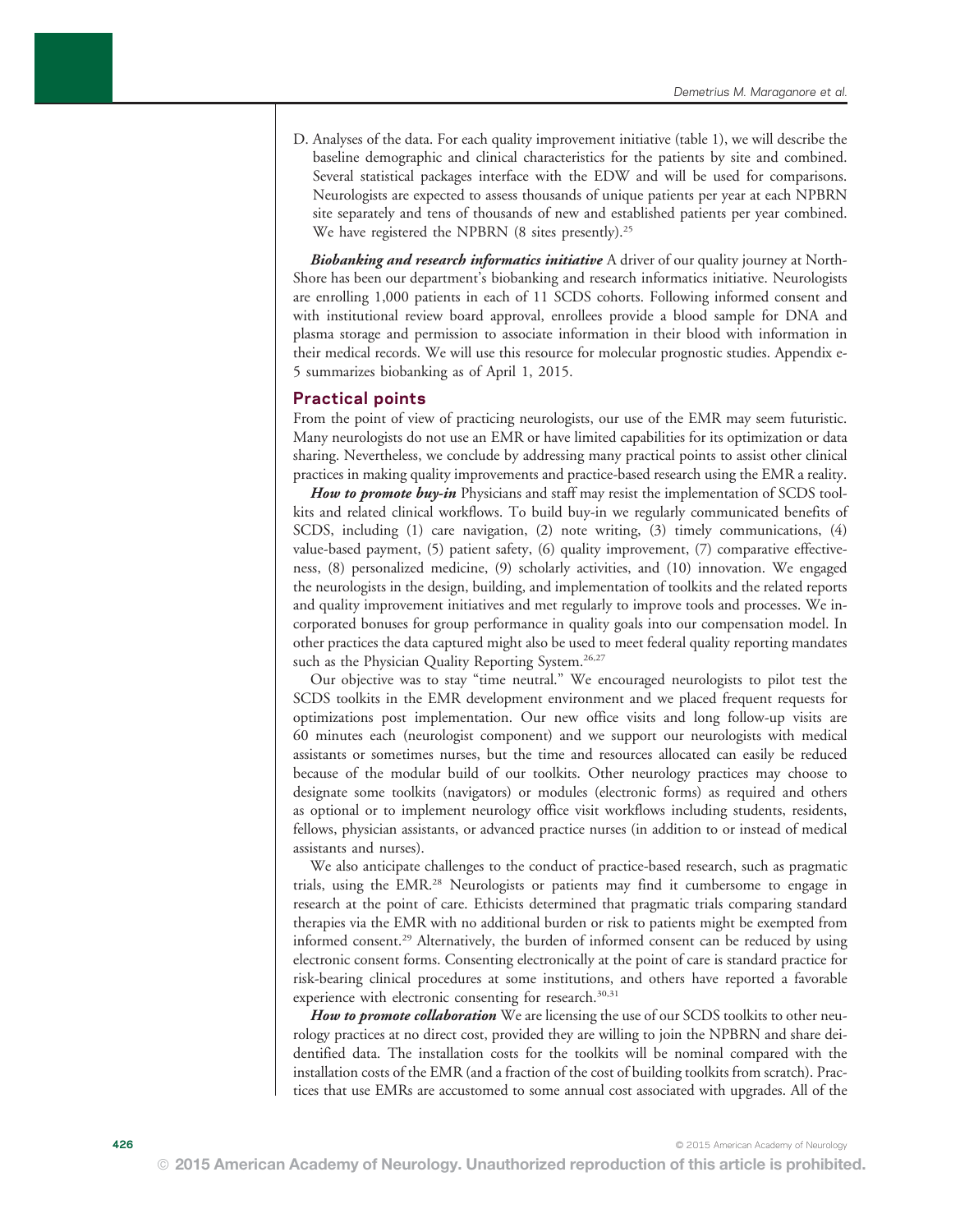NPBRN principal investigators are department leaders, and we will regularly discuss engagement tactics. We will accommodate shorter office visits at some sites by designating a minimal set of SCDS toolkits or modules as required and others as recommended. We are exploring workflows in which patients may self-enter some information into the electronic forms using an online portal or computer kiosks or tablet computers at check-in to accommodate clinical practices with limited staff support. We will empower neurologists at each NPBRN site to propose changes to the toolkits and to have access to data. We will provide reports at the patient encounter (rather than research enrollment) level. NorthShore will leverage its experience in the conduct of EMR-based data sharing in a consortium.<sup>32</sup>

We also hope that EMR vendors will incorporate SCDS toolkits similar to ours and make them broadly available to clients as part of their standard products. Once common data elements are extracted, transformed, and loaded into a data warehouse (regardless of the EMR platform), the same enrollment/encounter, descriptive, and quality reports can be used and the quality improvement initiatives can be the same. The AAN is creating a registry (the Axon Registry) to demonstrate the quality and value of neurologic care, to support improvements to care, and to alleviate the administrative burdens of quality reporting for payment and maintenance of certification.<sup>33</sup> Data captured using SCDS toolkits such as ours can be easily exported to the AAN registry, forgoing the need for extraction software, natural language processing, or chart abstraction.

#### REFERENCES

- 1. Cheng EM, Tonn S, Swain-Eng R, Factor SA, Weiner WJ, Bever CT Jr; American Academy of Neurology Parkinson Disease Measure Development Panel. Quality improvement in neurology: AAN Parkinson disease quality measures: report of the Quality Measurement and Reporting Subcommittee of the American Academy of Neurology. Neurology 2010;75:2021–2027.
- 2. Fountain NB, Van Ness PC, Swain-Eng R, Tonn S, Bever CT Jr; American Academy of Neurology Epilepsy Measure Development Panel and the American Medical Association-Convened Physician Consortium for Performance Improvement Independent Measure Development Process. Quality improvement in neurology: AAN epilepsy quality measures: Report of the Quality Measurement and Reporting Subcommittee of the American Academy of Neurology. Neurology 2011; 76:94–99.
- 3. Odenheimer G, Borson S, Sanders AE, et al. Quality improvement in neurology: dementia management quality measures. Neurology 2013;81:1545–1549.
- 4. Miller RG, Brooks BR, Swain-Eng RJ, et al. Quality improvement in neurology: amyotrophic lateral sclerosis quality measures: report of the quality measurement and reporting subcommittee of the American Academy of Neurology. Neurology 2013;81:2136–2140.
- 5. England JD, Franklin G, Gjorvad G, et al. Quality improvement in neurology: distal symmetric polyneuropathy quality measures. Neurology 2014;82:1745–1748.
- 6. Chalkidou K, Tunis S, Whicher D, Fowler R, Zwarenstein M. The role for pragmatic randomized controlled trials (pRCTs) in comparative effectiveness research. Clin Trials 2012;9:436–446.
- 7. Patsopoulos NA. A pragmatic view on pragmatic trials. Dialogues Clin Neurosci 2011;3:217–224.
- 8. Tunis SR, Stryer DB, Clancy CM. Practical clinical trials: increasing the value of clinical research for decision making in clinical and health policy. JAMA 2003;290:1624–1632.
- 9. Vickers AJ, Scardino PT. The clinically-integrated randomized trial: proposed novel method for conducting large trials at low cost. Trials 2009;10:14.
- 10. Staa TP, Goldacre B, Gulliford M, et al. Pragmatic randomised trials using routine electronic health records: putting them to the test. BMJ 2012;344:e55.
- 11. American Academy of Neurology. Guidelines and Quality Measures. Available at: [https://www.aan.](https://www.aan.com/Guidelines/) [com/Guidelines/](https://www.aan.com/Guidelines/) and [https://www.aan.com/practice/quality-measures/.](https://www.aan.com/practice/quality-measures/) Accessed March 1, 2015.
- 12. National Institute of Neurological Disorders and Stroke. Common Data Elements. Available at: <http://www.commondataelements.ninds.nih.gov/>. Accessed January 20, 2015.
- 13. American Heart Association. Get With The Guidelines. Available at: [http://www.heart.org/](http://www.heart.org/HEARTORG/HealthcareResearch/GetWithTheGuidelines/Get-With-The-Guidelines-Stroke_UCM_306098_SubHomePage.jsp) [HEARTORG/HealthcareResearch/GetWithTheGuidelines/Get-With-The-Guidelines-Stroke\\_UCM\\_](http://www.heart.org/HEARTORG/HealthcareResearch/GetWithTheGuidelines/Get-With-The-Guidelines-Stroke_UCM_306098_SubHomePage.jsp) [306098\\_SubHomePage.jsp](http://www.heart.org/HEARTORG/HealthcareResearch/GetWithTheGuidelines/Get-With-The-Guidelines-Stroke_UCM_306098_SubHomePage.jsp). Accessed January 20, 2015.
- 14. Bernat JL. Challenges to ethics and professionalism facing the contemporary neurologist. Neurology 2014;83:1285–1293.
- 15. Sigsbee B, Bernat JL. Physician burnout: a neurologic crisis. Neurology 2014;83:2302–2306.

#### Neurology: Clinical Practice || October 2015 [Neurology.org/cp](http://Neurology.org/cp) Neurology.org/cp 427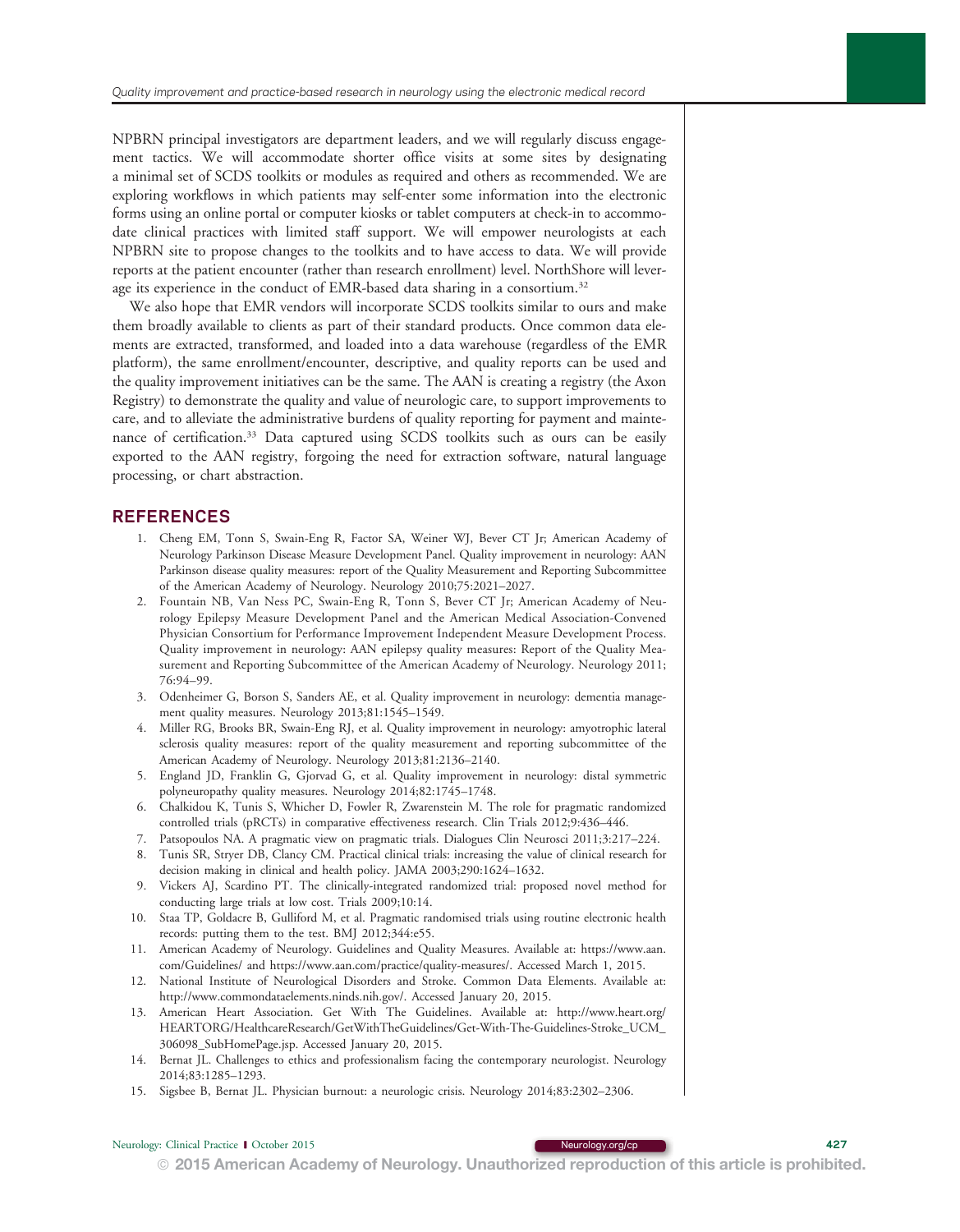|     | 16. Xu Y, Trippa L, Müller P, Ji Y. Subgroup-based adaptive (SUBA) designs for multi-arm biomarker          |
|-----|-------------------------------------------------------------------------------------------------------------|
|     | trials. Stat Biosci; doi: 10.1007/s12561-014-9117-1. Epub 2014 July 17.                                     |
|     | Cai C, Yuan Y, Ji Y. A Bayesian dose-finding design for oncology clinical trials of combinational           |
| 17. |                                                                                                             |
|     | biological agents. J R Stat Soc Ser C Appl Stat 2014;63:159-173.                                            |
| 18. | Hu B, Ji Y, Tsui KW. Bayesian estimation of inverse dose response. Biometrics 2008;64:1223-1230.            |
| 19. | Hu B, Bekele BN, Ji Y. Adaptive dose insertion in early phase clinical trials. Clin Trials 2013;10:         |
|     | $216 - 224.$                                                                                                |
| 20. | Ji Y, Bekele BN. Adaptive randomization for multiarm comparative clinical trials based on joint             |
|     | efficacy/toxicity outcomes. Biometrics 2009;65:876–884.                                                     |
|     | 21. Ji Y, Wang SJ. Modified toxicity probability interval design: a safer and more reliable method than the |
|     | $3 + 3$ design for practical phase I trials. J Clin Oncol 2013;31:1785-1791.                                |
| 22. | Pan H, Xie F, Liu P, Xia J, Ji Y. A phase I/II seamless dose escalation/expansion with adaptive             |
|     | randomization scheme (SEARS). Clin Trials 2014;11:49–59.                                                    |
| 23. | Xie F, Ji Y, Tremmel LA Bayesian adaptive design for multi-dose, randomized, placebo-controlled             |
|     | phase I/II trials. Contemp Clin Trials 2012;33:739–748.                                                     |
| 24. | Yin G, Li Y, Ji Y. Bayesian dose-finding in phase I/II clinical trials using toxicity and efficacy odds     |
|     | ratios. Biometrics 2006;62:777-784.                                                                         |
| 25. | Agency for Healthcare Research and Quality. Practice-Based Research Networks. Available at: http://         |
|     | pbrn.ahrq.gov/pbrn-registry/neurology-practice-based-research-network. Accessed April 3, 2015.              |
| 26. | Centers for Medicare & Medicaid Services. Physician Quality Reporting System. Available at: http://www.     |

- [cms.gov/Medicare/Quality-Initiatives-Patient-Assessment-Instruments/PQRS/.](http://www.cms.gov/Medicare/Quality-Initiatives-Patient-Assessment-Instruments/PQRS/) Accessed May 16, 2015.
- 27. American Academy of Neurology. Physician Quality Reporting System. Available at: [https://www.aan.](https://www.aan.com/go/practice/pay/pqrs) [com/go/practice/pay/pqrs.](https://www.aan.com/go/practice/pay/pqrs) Accessed May 16, 2015.
- 28. van Staa TP, Dyson L, McCann G, et al. The opportunities and challenges of pragmatic point-of-care randomised trials using routinely collected electronic records: evaluations of two exemplar trials. Health Technol Assess 2014;18:1–146.
- 29. Faden R, Kass N, Whicher D, Stewart W, Tunis S. Ethics and informed consent for comparative effectiveness research with prospective electronic clinical data. Med Care 2013;51:S53–S57.
- 30. Chalil Madathil K, Koikkara R, Obeid J, et al. An investigation of the efficacy of electronic consenting interfaces of research permissions management system in a hospital setting. Int J Med Inform 2013; 82:854–863.
- 31. Issa MM, Setzer E, Charaf C, et al. Informed versus uninformed consent for prostate surgery: the value of electronic consents. J Urol 2006;176:694–699.
- 32. Kho AN, Hynes DM, Goel S, et al; CAPriCORN Team. CAPriCORN: Chicago Area Patient-Centered Outcomes Research Network. J Am Med Inform Assoc 2014;21:607–611.
- 33. American Academy of Neurology. Axon Registry. Available at: [https://www.aan.com/practice/axon](https://www.aan.com/practice/axon-registry/)[registry/](https://www.aan.com/practice/axon-registry/). Accessed April 3, 2015.

#### ACKNOWLEDGMENT

The authors acknowledge the generous funding support of the Auxiliary of NorthShore University HealthSystem and thank the medical assistants, nurses, neurologists, EMR Optimization and Enterprise Data Warehouse programmers, administrators, and research personnel at NorthShore University Health-System who contributed to the quality improvement and practice-based research initiative using the EMR. The authors thank Vimal Patel, PhD for his assistance with editing, formatting, and submitting the manuscript for publication. We also thank the principal investigators of the neurology practice-based research network and Becky Schierman, MPH and Dr. Timothy Pedley of the American Academy of Neurology for their collaboration. Finally, the authors thank the neurology patients who inspire us to improve quality and to innovate our clinical practice.

#### AUTHOR CONTRIBUTIONS

Demetrius M. Maraganore: drafting/revising the manuscript, study concept or design, analysis or interpretation of data, acquisition of data, statistical analysis, study supervision, obtaining funding. Roberta Frigerio: drafting/revising the manuscript, analysis or interpretation of data, acquisition of data, study supervision. Nazia Kazmi: drafting/revising the manuscript, acquisition of data, study supervision. Steven L. Meyers: drafting/revising the manuscript, analysis or interpretation of data, acquisition of data, study supervision. Meredith Sefa: drafting/revising the manuscript. Shaun A. Walters: analysis or interpretation of data, acquisition of data, statistical analysis. Jonathan C. Silverstein: drafting/revising the manuscript, study concept or design, acquisition of data, study supervision.